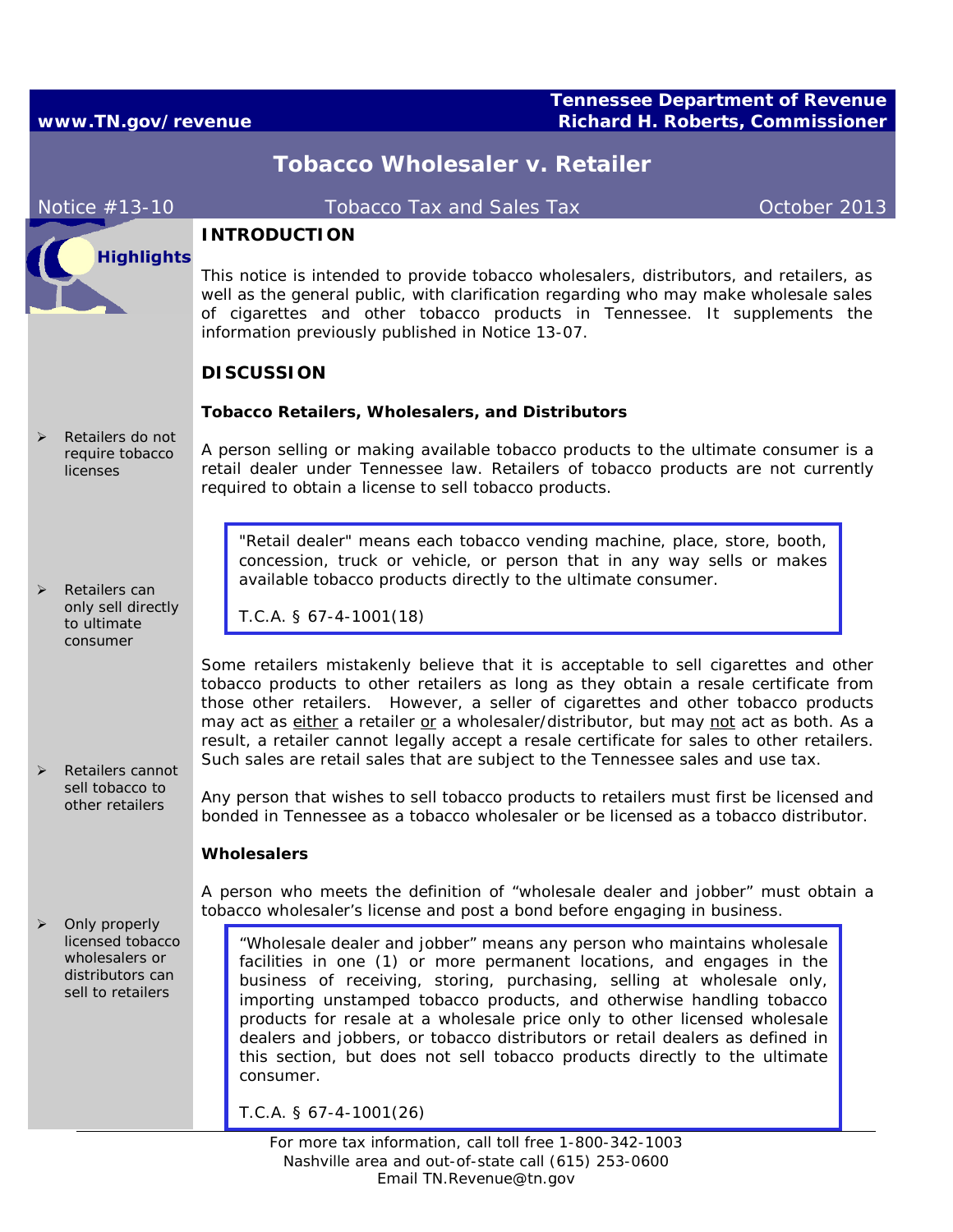*Wholesalers cannot sell directly to ultimate consumer*

 *Wholesalers must also comply with all reporting requirements* 

 *Distributors buy from wholesalers and sell to retailers*

 *Distributors cannot sell directly to ultimate consumer*

 *To engage in both retail and wholesale/ distribution sales, two separate legal entities must be formed*

Wholesalers may sell tobacco products to other wholesalers, tobacco distributors, and retail dealers. Wholesalers may not also act as retailers. In other words, wholesalers are prohibited from selling cigarettes and other tobacco products to the ultimate consumer. A wholesaler who sells or makes available cigarettes and other tobacco products to an end consumer is subject to penalties and license revocation.

In addition to being bonded and licensed, wholesalers must comply with all reporting and sales requirements imposed by the State of Tennessee, including filing tax forms and licensed distributor reports (commonly known as "LDRs").

Wholesalers must also electronically upload invoice-level information for all tobacco sales to retailers. See additional information about this wholesale filing requirement is on our website at: [http://www.state.tn.us/revenue/misc/beertobaccorpts.shtml.](http://www.state.tn.us/revenue/misc/beertobaccorpts.shtml)

## *Distributors*

A person who meets the definition of "tobacco distributor" must obtain a tobacco distributor's license before engaging in business.

"Tobacco distributor" means any person who receives, purchases, sells or otherwise handles tobacco products as a secondary wholesaler and who acquires all that person's tobacco products on which, prior to receipt by the person, the tobacco tax required by Tennessee and any other state has been previously paid by a Tennessee wholesaler that is also a Tennessee appointed and bonded affixing agent, and who sells or otherwise makes available such tobacco products to retailers in this and perhaps other states at a wholesale price for the purpose of resale to the consumer.

*T.C.A. § 67-4-1001(21)*

Tobacco distributors may sell tobacco products to retailers and distributors but are prohibited from selling products directly to the ultimate consumer. The law treats tobacco distributors as secondary wholesalers for this purpose. A distributor who sells or makes available cigarettes and other tobacco products to an end consumer is subject to penalties and license revocation.

Tobacco distributors are distinct from wholesalers, however, because distributors do not pay tobacco tax on their products, but rather purchase from wholesalers stamped products or roll-your-own tobacco on which the Tennessee tobacco tax has already been paid. Distributors are not required to file licensed distributor reports; however, distributors are required to electronically upload invoice-level information for all tobacco sales to retailers.

## **Parties Wishing to Make Wholesale and Retail Sales**

The same person cannot sell cigarettes and tobacco products both at retail and at wholesale, whether it be as a wholesaler or distributor. If a party wishes to engage in both retail sales and wholesale or distribution sales, that party must form separate legal entities for each activity – one to make retail sales and the other licensed to make wholesale or distribution sales. Each entity must also have its own fully partitioned space from which to conduct business. The Department will issue a tobacco wholesaler or distributor license only to a person with separate bookkeeping (which includes a separate cash register or device for tracking sales for resale) and a